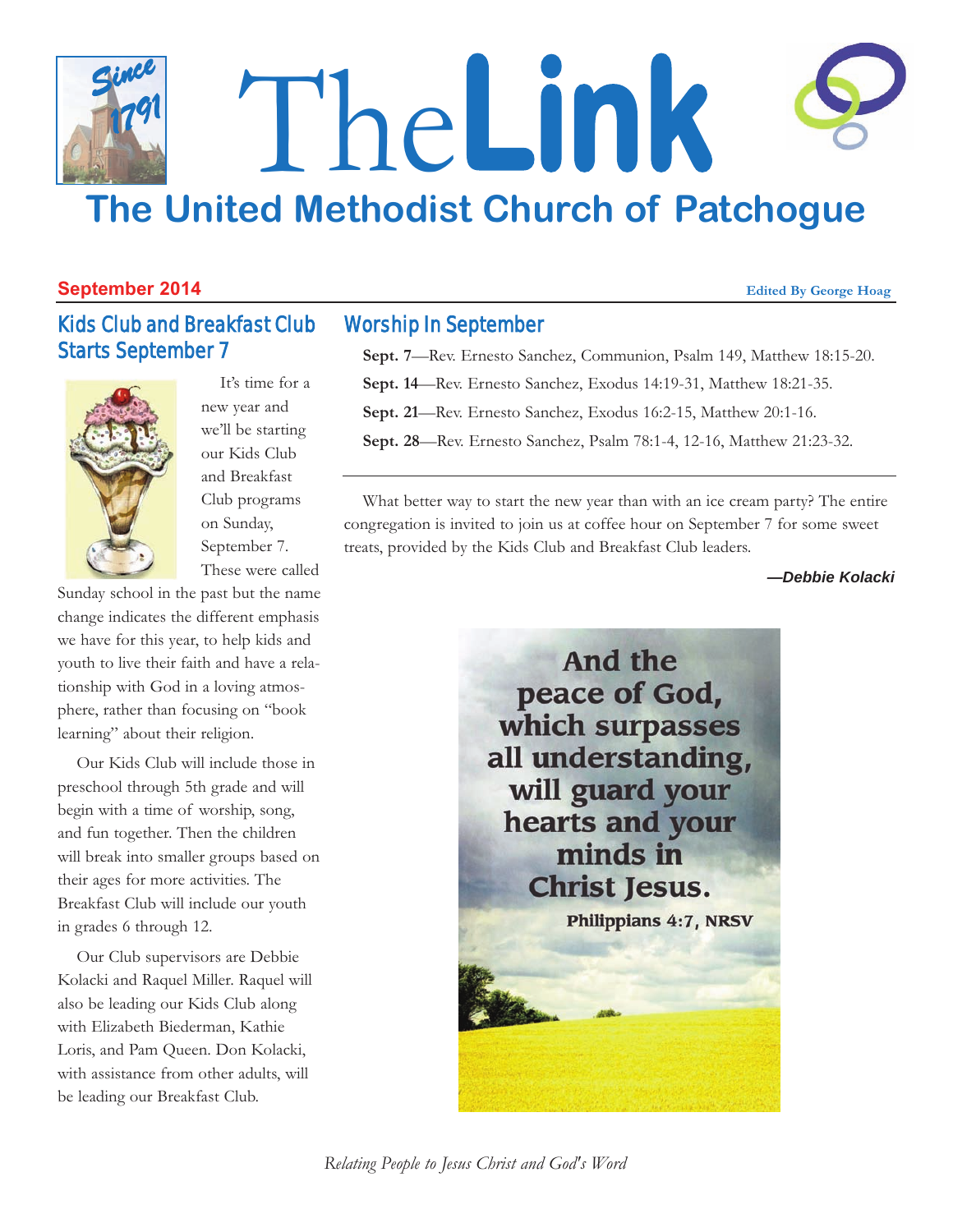# Circle of Concern

#### *For Guidance and Healing:*

Janice, Louis D'Amico and family, Colleen Smith, Kathy, Bruce Clamser, Robin, Bridget and Jesse Fitzgerald, Gloria and Louis D'Amico, Charleen and family, Sheila Dreaper, Renie Meadowcroft, Terisa John, Robin, Kevin, Jasmine Arettines, James Penney, Paul Rodrigas, Corey, Keith Girouard, Laura and Louis Diamond, Chris Jackson, Esperanza Candelario, Ben Capua, Kathy Mellor, Keith Girouard, Bruce Kirschner's mother, Dianna Peterra and family, Chris Jackson, Babette Bishop, Patricia Puk, Roberta Pilsen, Rich, Leah, Joann Egan, Quigley Family, Elysse Klayes step-father, Tracy Iarocci, the McCoun Family, George Birrell, Conrad Queen, Sharon Hutchinson, Entress Family, Burrell family, Dianna Peterson, Nancy Hascall, Raymond Diamond Sr., Thomas DeCrescenzo who has joined the Marines, Dinna Peterson, Elaine Short, Robin Corradino, Lynn Kane, Guy Vitale, Jennifer, Jim E, Molly Alencastre, Rebekah Bender's brother and family, Niels Sorensen, Barbara Ackermann, George Sprague, Maddy and Tom, Guy Vitale, Lynn Kane, Jennifer, Charles William Peterson, Sherry Vadrs' husband, Michele Boyer, Marjorie and Charles Bates.

#### *These Who are Hospitalized:*

Keyana White, Wayne Williams, Bob Venator, Jack, Dennis Gambler, Gabby, Jessica Morendo de Ortega, Moly Alencastre, Louise Kirschner, Al Eid.

#### *These at Home:*

Wilfredo Franco, Sandy Burrell, Chester Gibson, Grace Cruger, John Puk, Harold, Loretta Harrigan, Frank Whalen, Justin Miller, Laurie Gaber, Sylvai, Ron Bose, Selma Graham, Lorraine Brenner, Helen, Ernest Ikpe, Flo Carde, Marge Kirkup.

#### *These who are in Rehab or Nursing Care Facilities:*

Alice Zahnd in Affinity Skilled Living, 305 Locust Ave. Oakdale, NY.

Esther Davies in Brookhaven Health Facility, 801 Gazzolla Drive, E. Patchogue, NY 11772.

Ted Davies in Brookhaven Health Facility, 801 Gazzolla Drive, E. Patchogue, NY, 631-475-4194.

Ed Dew in Sunrise Assisted Living, Holbrook. NY.

*Pray for our church and its future direction.*

### A Message from the Finance Committee Chair

Vacations are over and church is back in full swing. School is back in session and Sunday school has started.

All this means it is time to catch up on your pledges if you are behind. The quarterly giving statements have been done. So you will know if you are up to date or not.

We implore you, if you are behind please try to catch up. If you are up to date or even ahead, we say THANK YOU.

We have been able to pay our day to day expenses this summer.

However, we still need to pay our insurance bill, Swezey's and our apportionments. These are big bills and they need to be paid.

I don't mean to belabor the issue but our budget is based on your pledges. That is the income we depend on.

Reminders: We need assistance on our Finance Committee. If you would like to volunteer to join the committee and assist us, please let me know. We meet once a month, on the second Sunday.

We need counters. It would only require you to count the offering once a month after service. Tom Bracken will gladly train anyone who would be willing to volunteer.

Thank you. Blessings,

#### *—Dianne Adone*

#### **Make your Prayer Request on line at PatchogueUMC.Org** The deadline for contributions to the

October edition of **TheLink** is September 19. Please e-mail your copy to gbhoag@optonline.net.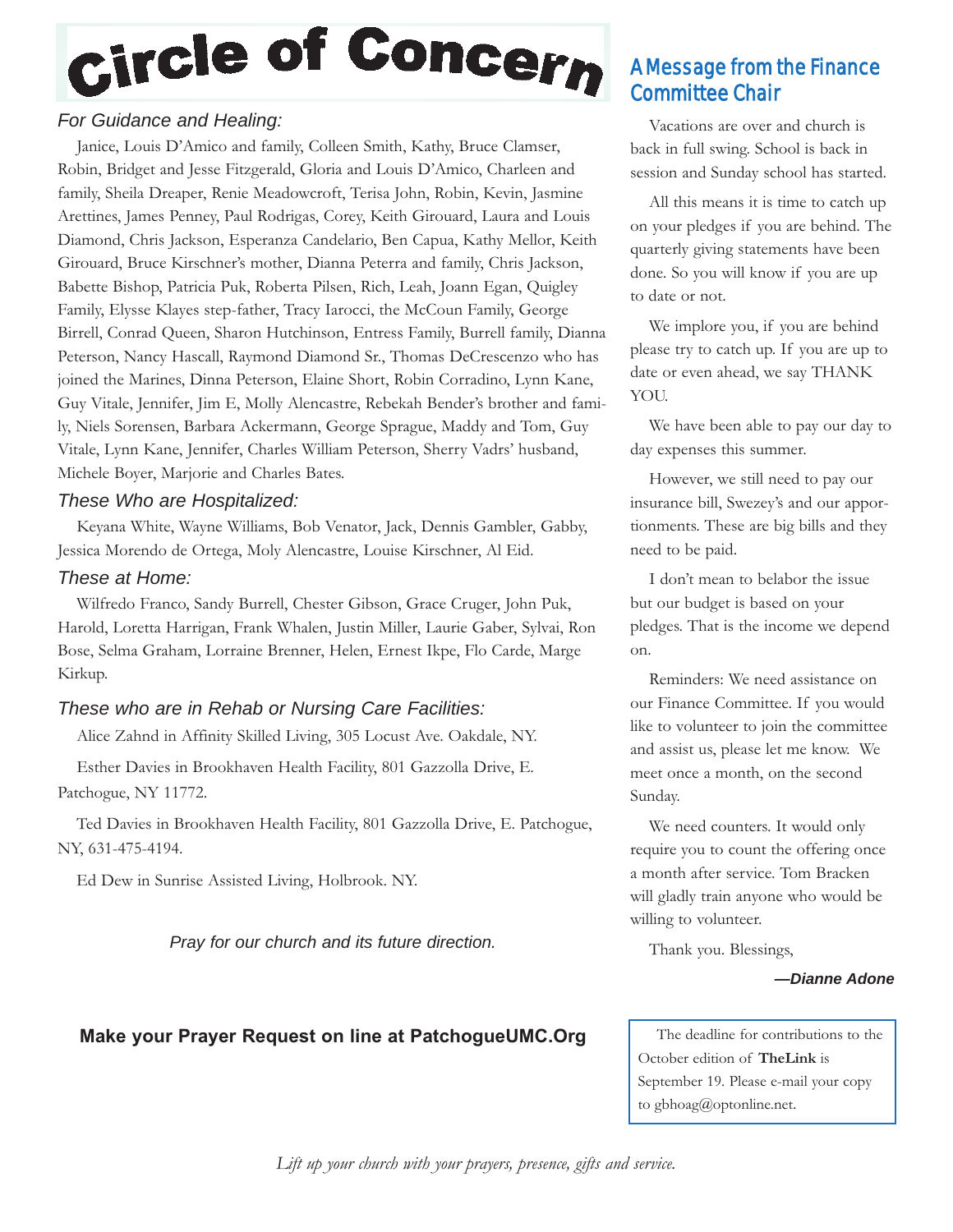# **LESSONS** ALONG  ${\rm theW}$

May God's peace be with you!

Here it is, September, and we all made it through another summer. Cooler, and much less humid for the most part; all in all, a delightful summer for someone like me whose favorite part of the four seasons is late October through mid December. Wouldn't be great if we could bend the weather to our will, and have every summer delightful, and every winter mild? Regarding that last thought, one of my favorite quotes of all time is from Mark Twain: "A great, great deal has been said about the weather, but very little has ever been done".

But aside from the problematic question of who, exactly, the "we" would be that's doing the bending (for example, in winter the 50-mile commuter would cast a different vote than the guy who just bought a fancy snow plow for his Super Duty), summer for me is far more than a matter of degrees and barometric pressures; it's the time when somewhere around 2/3 of my church family seems to go byebye. The song "See you in September", by The Happenings (no, it was NOT by the Four Seasons!), used to have a sweet sense of sentiment; now it represents something entirely different.

I did not make that statement to whine, nor did I make it to cast aspersions and guilt—in point of fact, I took two Sundays off from church to go sailing. (So far, anyway—I'm writing this in mid August). Most people vacation in the summer, and if you're lucky enough to be able to take 3 or 4 weeks,

that is wonderful! Nor did I make it because of the perilous plunge the operating fund has taken by the end of each August—since I can't fix the problem alone, I've stopped making it my personal crusade. No, the reason I made the statement is for the most selfish and self-centered of reasons:

I miss my family.

A few of you know that I came from a very small family to begin with. Most of them have passed on; all that I have now is a wonderful sister, and a brother who disowned me—with cause— eight years ago. So by the time I began picking up the pieces of my life about seven years ago (not a typo, it took a year or so just for the explosion to burn out, and then to FIND the pieces) I was pretty much an orphan, especially in the spiritual sense. And then Kathie and I discovered UMC Patchogue.

Remember the old rhyme, where you put your hands together and do cool things with your fingers? "This is the church / and this is the steeple / open the doors / and here's all the people". Kathie was coming from a different denomination, and frankly I didn't care what denomination it was, as long as it wasn't the one in which I was raised. But since God seemed to have led us here for a reason, we pitched in our financial skills with a will, and did what we could to help the "church and the steeple". At this point I'll stop speaking on my lady's behalf.

And so I put on my blinders, rolled up my sleeves, and went to work. What I didn't count on or expect was that, one by one, you all moved from being names and numbers and dollars on an envelope to speaking acquaintances,

and then to friends, and then to people who opened their hearts to me in welcome and love. This was new stuff for someone who basically lived a hit-andrun existence for a half-century. And at some point, probably several years into the process, I started letting down my guard and letting you in. Then, after even more time, I finally got it: God has walked patiently beside me all these years, and when my heart was finally ready to surrender, He gave me my family. And of course, you were there for me all along.

So what's my Lesson along the Way here? The flash-card answer, for me at least, is simply "remain teachable". But the real, meaningful, 3-part answer is that I am part of a church family, and part of God's Family; that I may be more comfortable with some of you than others, but I truly love you all; and that you're all in relationship with Jesus Christ, and it's really none of my \_\_\_\_\_\_ business what you do in the summer.

Boy, I sure disliked typing that last one. But I typed it—maybe there's hope for me yet!

Your Little-Brother-in-Christ,

*—Tom Bracken*

### **birthdays**

**Sept. 1** Thomas Bender **Sept. 15** Daniel Stone **Sept. 25** Haley Abate

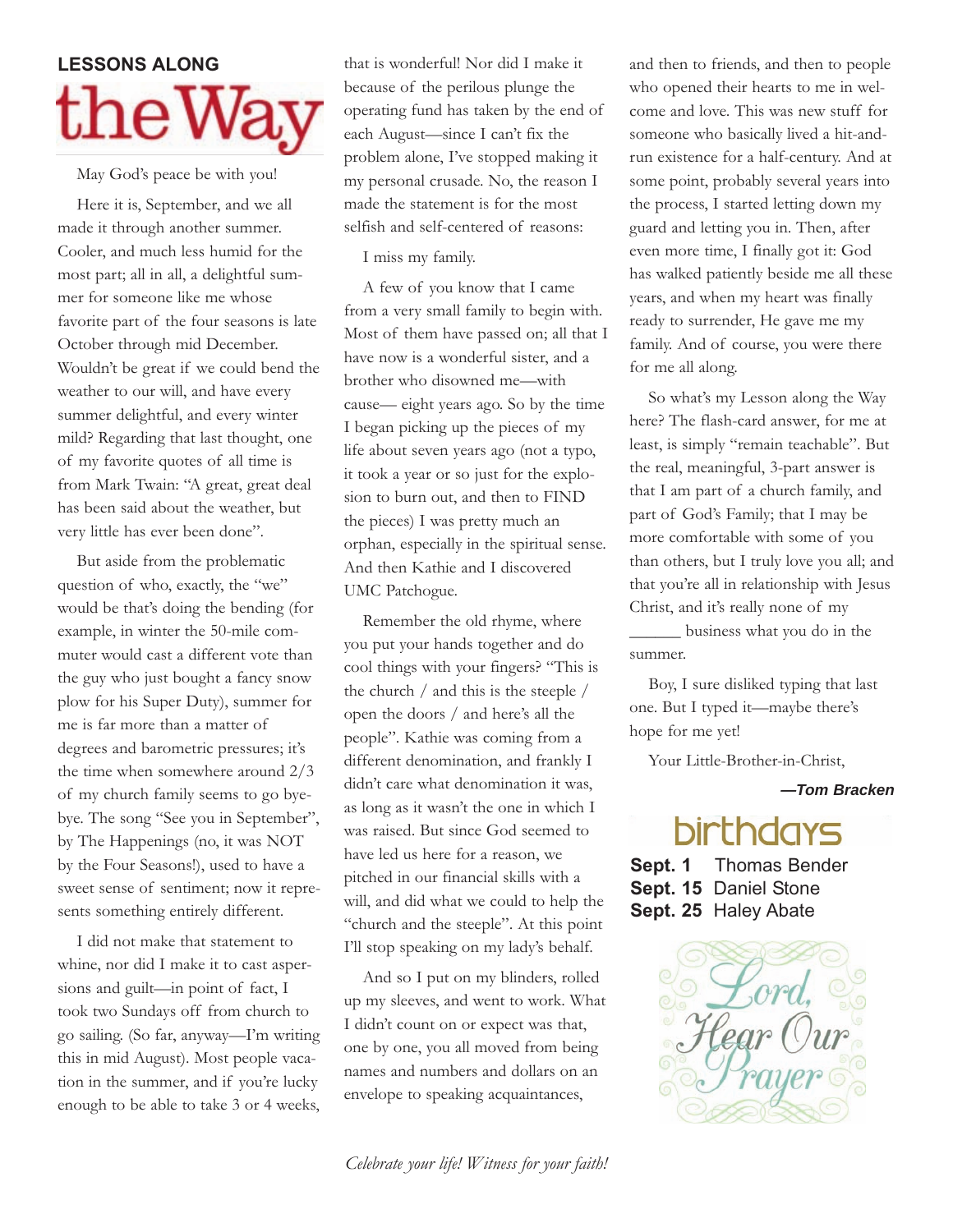#### Incomplete Evolution

*"The wolf shall lie down with the lamb ...*" (Isaiah 11:6)

Sometimes I think it more probable that animal predators would learn to live amicably with their prey than for humans to live peaceably with each other. Look at the headlines: Monstrous brutality in Iraq; Americans fighting other Americans in Missouri; little children warehoused in Texas, pawns in political and economic power struggles.

And on and on.

Do you ever wonder if, as a species, we simply have not evolved enough? That, while our brains developed rapidly over the millennia, there was no accompanying development of a moral center? That we act too often like precocious, but undisciplined, children, thinking only of our own needs and wants?

Well, I don't know if that's scientifically sound theory, but it sounds possible to me. Sometimes, I don't know how else to explain the misery and suffering that exists in this world, not because of natural disasters, but solely due to human greed, arrogance, ignorance, duplicity and love of power. No, change that to lust for power. Love's got nothing to do with it. And yet, we know what is right and good and just. In our own Judeo Christian tradition, we have the blueprint for an ethical society in the 10 Commandments. In all of Jesus' teachings, we see the way to harmony with God, through love and mercy and just actions. In other religions, the keys to right living are centered on respect for life and love of the Divine. In our own times, we've seen people like Gandhi and Martin

Luther King not just preach non violence, but live it, and ultimately die for it.

There are no simple or easy solutions to the sorrow of this world, but we can know that humans are capable of great goodness as well as great evil. To know that each small act of kindness, of generosity, of selfless behavior has an effect on the world. Someday, those small acts will change the world. Someday. It is up to each of us to try to live each day in ways that please God. Words are not enough. We need to allow the Holy Spirit to work within us. In the words of the hymn: "Let there be peace on earth and let it begin with me."

*—Barbara Becker*

#### Church Leaders Strive For Ferguson Peace

Since Aug. 9, the Rev. F. Willis Johnson has devoted his entire ministry to fostering peaceful — and meaningful — responses to the police shooting of an unarmed black teenager and the violent tumult that followed in Ferguson, Mo.

The shooting of 18-year-old Michael Brown led to four days of clashes between police in military-grade riot gear and angry crowds.

The United Methodist pastor led prayer vigils, helped with cleanup, met with community leaders and comforted protesters. Other United Methodist leaders answered his call to help a community in pain.

"The ultimate concern is this: Under no pretense does someone deserve to lose their life, and in this case to have innocence stripped," said Johnson, who is also the father of a teenage son. "Innocence is not defined by court law but by the fact all life is sacred. In our faith tradition, that is *Continued on Page 7*

enough to stand on."

Wellspring Church, the predominantly African-American United Methodist congregation Johnson started in 2011, is about a block from the police station in the St. Louis suburb and less than a mile from where most of the protests have been taking place. The church, in partnership with the Association of Black Psychologists, has provided counseling to anyone in the community who requests it.

When unrest led the Ferguson-Florissant School District to cancel classes, the church welcomed children with educational games and healthy food so parents could work without scrambling for childcare Friday. Members of other area United Methodist churches volunteered to help, and the Missouri Annual (regional) Conference provided financial support for the church's outreach this week.

"The rallying cry of support and the uptick in engagement from churches in our connection and their leaders has been very, very encouraging," Johnson said.

The Rev. Matt Miofsky, lead pastor of The Gathering, said his church responded by praying, organizing and listening to community needs. The Gathering, a predominantly white, multi-site United Methodist congregation in the St. Louis area, is among the congregations that sent volunteers to Wellspring on Friday.

"There is a lot of grief, which I don't think the media has really covered," he said. "I also think there is a sense of powerlessness and disenfranchisement, a sense of having a voice but having no one willing to listen."

He saw resiliency, too. "I continually hear a deep faithfulness and hope that God is present and at work for good and not for harm."

*Relating People to Jesus Christ and God's Word*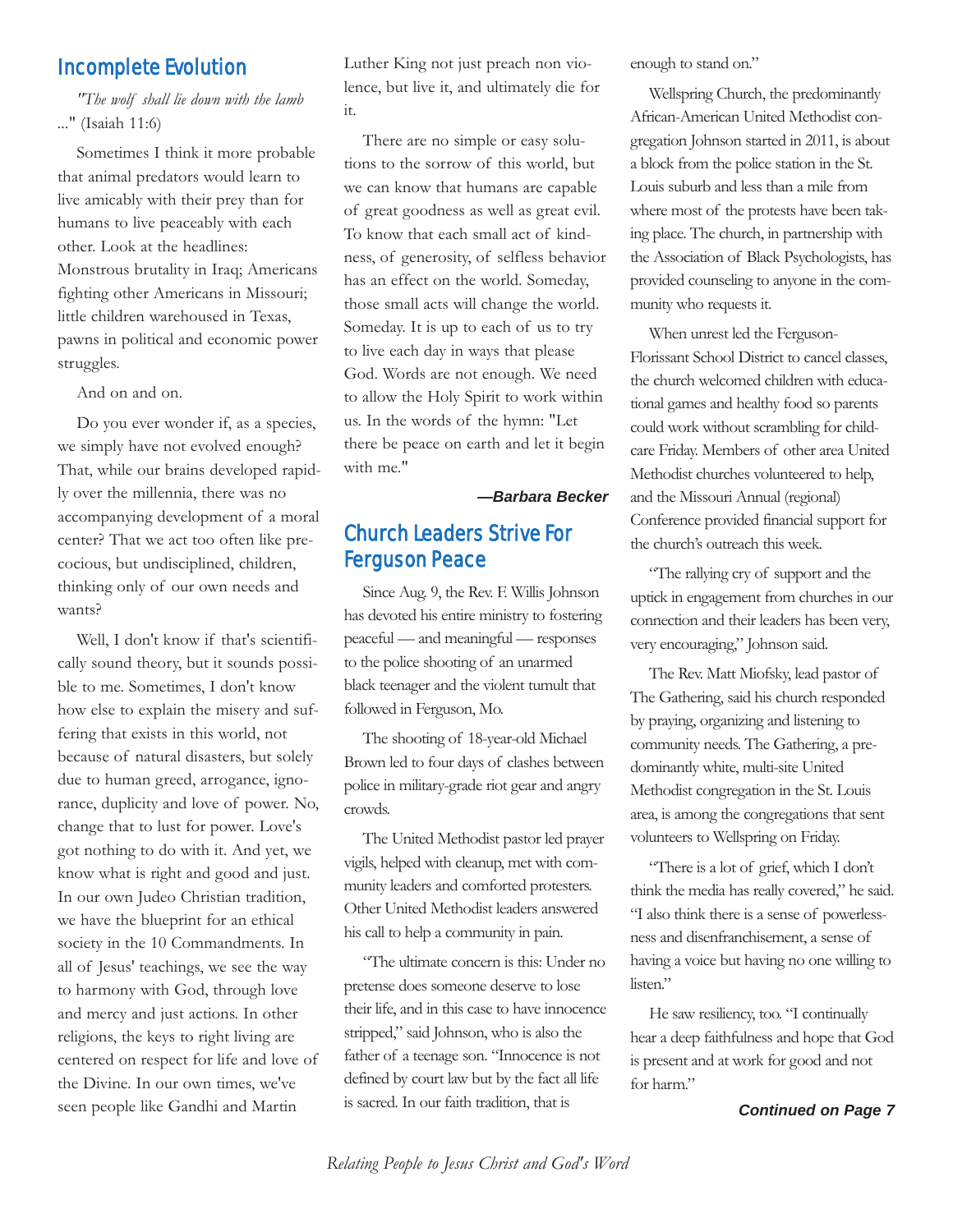## **United Methodist Church of Patchogue September 2014**

| <b>Sun</b>                                                                                                       | Mon                                                              | <b>Tue</b>                                                                                                        | <b>Wed</b>     | <b>Thu</b>                                           | Fri                                                         | <b>Sat</b> |
|------------------------------------------------------------------------------------------------------------------|------------------------------------------------------------------|-------------------------------------------------------------------------------------------------------------------|----------------|------------------------------------------------------|-------------------------------------------------------------|------------|
|                                                                                                                  | $\boldsymbol{l}$<br>7 p.m.-Prayer<br>Ministry<br>$7:00 p.m. -AA$ | $\overline{2}$<br>9 a.m.-Al Anon<br>$10$ a.m.-Noon-<br>Food Pantry<br>7-9 p.m.-<br>Pentecostal MF<br>7:30 p.m.-AA | $\mathfrak{Z}$ | $\overline{4}$<br>7:30 p.m.-Choir                    | 5<br>7-9 p.m.-<br>Pentecostal MF<br>$7:30$ p.m.- $-N/A$     | 6          |
| 7<br>$10$ a.m. $-$<br>Communion<br>Worship/Sunday<br>School<br>11:30 a.m.-SPRC<br>6-9 p.m. $-$<br>Pentecostal MF | 8<br>7 p.m.-Prayer<br>Ministry<br>$7:00$ p.m.— $AA$              | 9<br>9 a.m.-Al Anon<br>$10$ a.m.-Noon-<br>Food Pantry<br>7-9 p.m.-<br>Pentecostal MF<br>7:30 p.m.-AA              | 10             | 11<br>7:30 p.m.-Choir                                | 12<br>7-9 p.m.-<br>Pentecostal MF<br>7:30 p.m.— $N/A$       | 13         |
| 14<br>10 a.m.-Worship/<br>Sunday School<br>$11:30$ a.m.-<br>Finance                                              | 15<br>7 p.m.-Prayer<br>Ministry<br>7:00 p.m.-AA                  | 16<br>9 a.m.-Al Anon<br>$10$ a.m.-Noon-<br>Food Pantry<br>7-9 p.m.-<br>Pentecostal MF<br>7:30 p.m.-AA             | 17             | 18<br>7:30 p.m.-Choir                                | 19<br>7-9 p.m. $-$<br>Pentecostal MF<br>$7:30$ p.m.- $-N/A$ | 20         |
| 21<br>10 a.m.-Worship/<br>Sunday School                                                                          | 22<br>7 p.m.-Prayer<br>Ministry<br>$7:00$ p.m.- $AA$             | 23<br>9 a.m.-Al Anon<br>10 a.m.-Noon-<br>Food Pantry<br>7-9 p.m.-<br>Pentecostal MF<br>$7:30$ p.m.- $AA$          | 24             | 25<br>5:00 p.m.--Wesley<br>Dinner<br>7:30 p.m.-Choir | 26<br>7-9 p.m.-<br>Pentecostal MF<br>7:30 p.m.— $N/A$       | 27         |
| 28<br>10 a.m.-Worship/<br>Sunday School<br>11:30 a.m. $-$<br>Trustees                                            | 29<br>7 p.m.-Prayer<br>Ministry<br>$7:00$ p.m.— $AA$             | 30<br>$9$ a.m.-Al Anon<br>$10$ a.m.–Noon–<br>Food Pantry<br>7-9 p.m.-<br>Pentecostal MF<br>$7:30$ p.m.- $AA$      |                |                                                      |                                                             |            |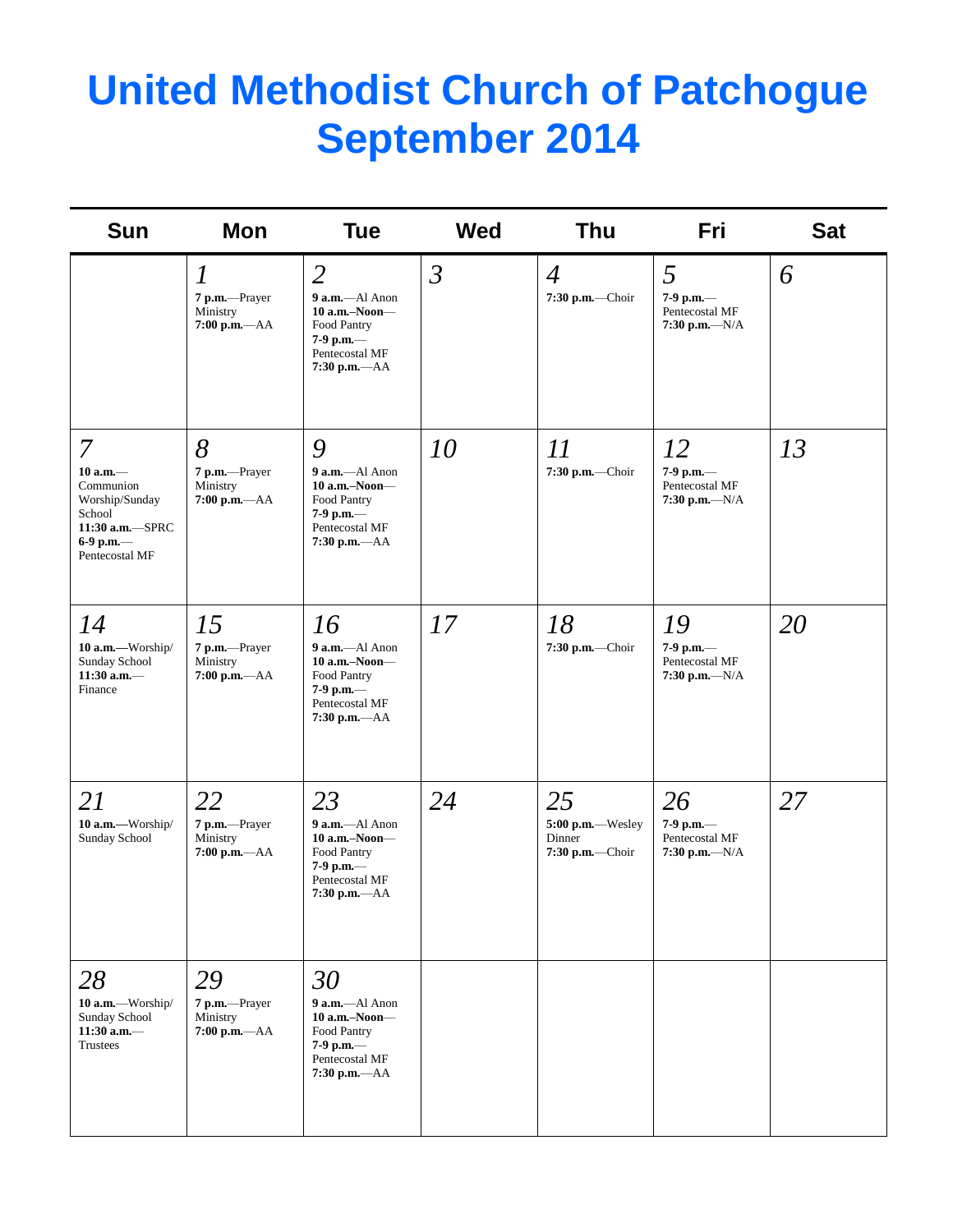



#### Save the Date

On Oct. 18, (Saturday), the church will present a live auction as one of our major fundraisers. If you were able to attend our first one last year, you'll remember what fun it was. We hope to have a wide array of items to bid on. Of course, there'll be food, and possibly some sort of entertainment—maybe a hypnotist?

Stay tuned for more specific details.

*—Barbara Becker*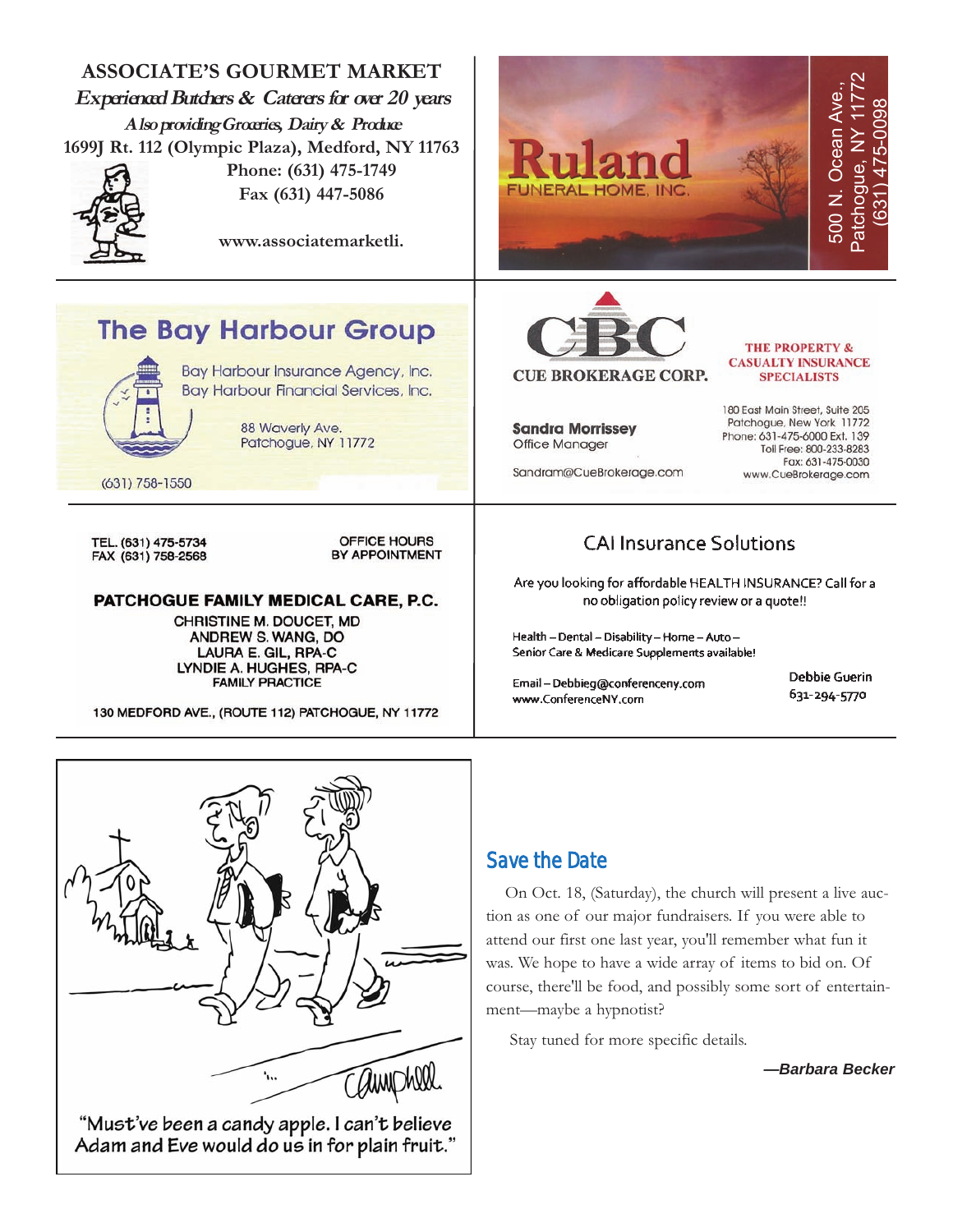### Ferguson Churchs (From Page 5)

#### **Difficult week**

This has been a difficult week for pastors and others in the community as the events raised questions nationwide about race relations and police tactics.

Underlying the crisis is the death of Brown — just two days before he was scheduled to start classes at a technical college.

What happened Saturday, Aug. 9 is still being investigated by parallel federal and state probes.

According to a friend who says he witnessed the incident, Brown was walking in a Ferguson apartment complex when a police officer ordered him to get on the sidewalk. The friend said Brown had his hands up to show he was unarmed when the officer shot him multiple times. The police account is that Brown attacked the officer and tried to grab his gun.

The police initially delayed releasing the name of the officer saying there were threats to his safety. On Friday, Ferguson Police Chief Thomas Jackson, identified the officer as Darren Wilson, a six-year veteran. Jackson also released security-camera footage from a convenience store that showed a young man pushing a store clerk. The police identified the man as Brown.

One protest took a destructive turn the night of Aug. 10 when a QuikTrip convenience store was looted and burned. Law enforcement has faced mounting criticism for aggressive tactics that included dispersing crowds by firing rubber bullets and tear gas.

Johnson, the Ferguson pastor, said he was among the crowd days later when a Washington Post photographer captured an image of Johnson calming down Joshua Wilson, one of Brown's friends.

"Something just said, 'Grab him, hold him,' maybe initially to keep him back but ultimately to become what is really symbolic of the situation that's at hand," Johnson told National Public Radio in an emotional interview. "People who are hurting need to be affirmed in their hurt, people who are angry need to be affirmed in their anger."

The crisis, Johnson told NPR, "is not a race issue in and of itself."

"This is a human issue. If you are honest and true, you can't help but look at other people and look at situations and say there but for the grace of God go you and me."

The Rev. Ivan James, an African-American and pastor of predominantly African-American Asbury United Methodist Church in downtown St. Louis, viewed the shooting and its aftermath with mixed emotions.

He worked with Johnson to help in Ferguson, and volunteers from his church helped provide childcare at Wellspring.

"We need to keep a calm head," he told United Methodist News Service. "We need to keep a loving heart and we need justice for what actually occurred. We understand we need to find ways to bring better resources to that community, so people have hope."

On Thursday, Gov. Jay Nixon ordered the Missouri Highway Patrol to take over safety and crowd control in Ferguson from the St. Louis County Police Department. According to news accounts, the demonstration that night was peaceful, and the armored police cars were gone.

However, more unrest came the following night, and on Saturday, Nixon declared a state of emergency in Ferguson and imposed a midnight to 5 a.m. curfew.

**'We are all St. Louisans Now'**

Kenneth J. Pruitt, a United Methodist clergy candidate and member of the ecumenical monastic community Anam Cara, attended an impromptu and peaceful prayer vigil Aug. 10 in Ferguson. "I was one of only about seven or eight white people in the place, and the only white male," he said. "Everyone was very welcoming and very kind."

He also attended a public forum with local and state leaders, and Wednesday night helped a friend get two reporters, who had been arrested, back to their cars after they were released from jail.

Pruitt is among a group of St. Louis Area United Methodists who published a statement titled "We Are All St. Louisans Now" on UMCLead.com. The statement called for the right of peaceful protests, denounced looting and urged the church to do more to reach out to the marginalized, especially African-American communities.

"We believe that the church, particularly our United Methodist Church, can't sit this one out," the statement said.

"The United Methodist Church has not served the African American community in this city in the way that our Christ would have us serve. Justice begins at the margins."

United Methodist leaders urged churchgoers not to lose sight of God's power to bring healing.

As he arrived at an afternoon prayer meeting Thursday in advance of the night's demonstration, Johnson quickly shared his prayer for his community. "The prayer is that we continue to be receptive to the presence of God in all of this, in all things," he told United Methodist News Service. "Justice is promised and will be given, and there is a peace that passes all understanding."

*—Heather Hahn, UMNS*